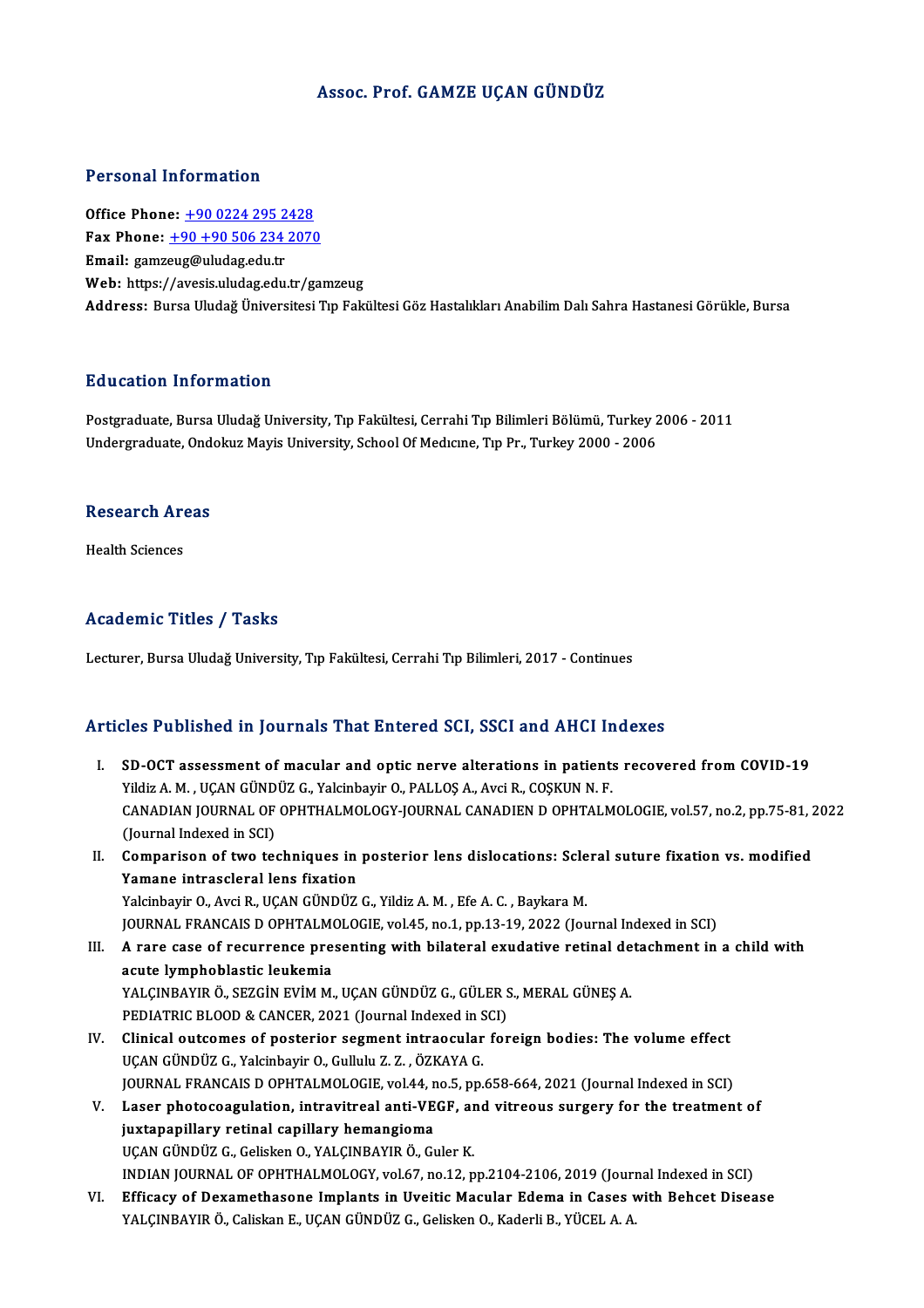OPHTHALMOLOGICA, vol.241, no.4, pp.190-194, 2019 (Journal Indexed in SCI)

OPHTHALMOLOGICA, vol.241, no.4, pp.190-194, 2019 (Journal Indexed in SCI)<br>VII. How Does Usage of Serotonin Noradrenaline Reuptake Inhibitors Affect Intraocular Pressure in<br>Depression Patiente? OPHTHALMOLOGICA, vo<br>How Does Usage of Se<br>Depression Patients?<br>UCAN CUNDUZ C. Yenes How Does Usage of Serotonin Noradrenaline l<br>Depression Patients?<br>UÇAN GÜNDÜZ G., Yener N. P. , Kilincel O., Gunduz C.<br>JOUPNAL OF OCULAR BHARMACOLOCY AND THERA

Depression Patients?<br>UÇAN GÜNDÜZ G., Yener N. P. , Kilincel O., Gunduz C.<br>JOURNAL OF OCULAR PHARMACOLOGY AND THERAPEUTICS, vol.34, no.4, pp.354-359, 2018 (Journal Indexed in<br>SCD UÇAI<br>JOUR<br>SCI)<br>Effe VIII. Effects of selective serotonin reuptake inhibitors on intraocular pressure and anterior segment<br>NIII. Effects of selective serotonin reuptake inhibitors on intraocular pressure and anterior segment<br>naramatars in onen

SCI)<br>Effects of selective serotonin re<br>parameters in open angle eyes<br>Cundus C. Yoner N. B. Kilingel O. C Effects of selective serotonin reuptake<br>parameters in open angle eyes<br>Gunduz G., Yener N. P., Kilincel O., Gunduz C.<br>CUTANEOUS AND OCULAR TOYICOLOCY vol

parameters in open angle eyes<br>Gunduz G., Yener N. P. , Kilincel O., Gunduz C.<br>CUTANEOUS AND OCULAR TOXICOLOGY, vol.37, no.1, pp.36-40, 2018 (Journal Indexed in SCI)<br>Cayernaus Hamangiama of the Conjunctive: Case Banart Gunduz G., Yener N. P., Kilincel O., Gunduz C.<br>CUTANEOUS AND OCULAR TOXICOLOGY, vol.37, no.1, pp.36-40, 2<br>IX. Cavernous Hemangioma of the Conjunctiva: Case Report<br>Yazici B., UCAN GÜNDÜZ G., BALABAN ADIM S.

- CUTANEOUS AND OCULAR TOXICOLOGY, vol.37<br>Cavernous Hemangioma of the Conjunctiv<br>Yazici B., UÇAN GÜNDÜZ G., BALABAN ADIM Ş.<br>OPHTHALMIC BLASTIC AND BECONSTBUCTIVI OPHTHALMIC PLASTIC AND RECONSTRUCTIVE SURGERY, vol.27, no.2, 2011 (Journal Indexed in SCI) Yazici B., UÇAN GÜNDÜZ G., BALABAN ADIM Ş.<br>OPHTHALMIC PLASTIC AND RECONSTRUCTIVE SURGERY, vol.27, no.2, 2<br>X. Modifying the position of cataract incisions in triple procedure<br>Poultare M. Heap G.
- **OPHTHALMIC PLAS<br>Modifying the pos<br>Baykara M., Ucan G.<br>FUROPEAN JOUPNA** Baykara M., Ucan G.<br>EUROPEAN JOURNAL OF OPHTHALMOLOGY, vol.18, no.6, pp.891-894, 2008 (Journal Indexed in SCI)

# Articles Published in Other Journals

- rticles Published in Other Journals<br>I. Isolated and Transient Nuclear Midbrain Blepharoptosis in a Young and Healthy Adult<br>Yozici B. UCAN CÜNDÜZ C. Yozgis N You Tubriched in Sener Journ<br>Isolated and Transient Nuclear M<br>Yazici B., UÇAN GÜNDÜZ G., Yargic N. Isolated and Transient Nuclear Midbrain Blepharoptosis in a Young and He<br>Yazici B., UÇAN GÜNDÜZ G., Yargic N.<br>NEURO-OPHTHALMOLOGY, vol.44, no.2, pp.111-113, 2020 (Journal Indexed in ESCI)<br>Comparison of polymethylmethaeryla Yazici B., UÇAN GÜNDÜZ G., Yargic N.<br>NEURO-OPHTHALMOLOGY, vol.44, no.2, pp.111-113, 2020 (Journal Indexed in ESCI)<br>II. Comparison of polymethylmethacrylate versushydrophobic acrylic lenses for primary intraocular<br>longimpla
- NEURO-OPHTHALMOLOGY, vol.44, no.2, pp.111-113,<br>Comparison of polymethylmethacrylate versus<br>lensimplantation in pediatric cataract surgery lensimplantation in pediatric cataract surgery<br>Uçan Gündüz G., Özmen A. T., Akova Budak B. lensimplantation in pediatric cataract surgery<br>Uçan Gündüz G., Özmen A. T. , Akova Budak B.<br>International Eye Science, vol.18, no.12, pp.2119-2124, 2018 (Refereed Journals of Other Institutions)<br>Beheet Hestalığı Dısındaki Uçan Gündüz G., Özmen A. T. , Akova Budak B.<br>International Eye Science, vol.18, no.12, pp.2119-2124, 2018 (Refereed Journals of Other Institutions)<br>III. Behçet Hastalığı Dışındaki Sebeplerle Oluşan Non-Enfeksiyöz Posterior
- International Eye Science, vol.18, no.12, pp.2119-2<br>Behçet Hastalığı Dışındaki Sebeplerle Oluşan<br>Ödeminde Deksametazon İmplantın Etkinliği.<br>VALCINRAVIR Ö. CALISKAN E. CELİSKEN Ö. BİCAL Behçet Hastalığı Dışındaki Sebeplerle Oluşan Non-Enfeksiyöz Posterior Üveite Sekonde:<br>Ödeminde Deksametazon İmplantın Etkinliği.<br>YALÇINBAYIR Ö., ÇALIŞKAN E., GELİŞKEN Ö., RİGAN M., UÇAN GÜNDÜZ G., KADERLİ B., YÜCEL A. A.<br>U Ödeminde Deksametazon İmplantın Etkinliği.<br>YALÇINBAYIR Ö., ÇALIŞKAN E., GELİŞKEN Ö., RİGAN M., UÇAN GÜNDÜZ G., KADERLİ B., YÜCEL A. A.<br>Uludağ Üniversitesi Tıp Fakültesi Dergisi, vol.44, no.1, pp.1-5, 2018 (Other Refereed N YALÇINBAYIR Ö., ÇALIŞKAN E., GELİŞKEN Ö., RİGAN M., UÇAN GÜNDÜZ G., I<br>Uludağ Üniversitesi Tıp Fakültesi Dergisi, vol.44, no.1, pp.1-5, 2018 (Other I<br>IV. Behçet hastalığına bağlı üveitte yeni geliştirilmekte olan tedaviler<br>
- Uludağ Üniversitesi Tıp Fakültesi Dergisi, vol.44, no.<br>Behçet hastalığına bağlı üveitte yeni geliştirili<br>UÇAN GÜNDÜZ G., GÜLLÜLÜ Z. Z. , YALÇINBAYIR Ö.<br>CÜNCEL PETİNA .vol.2 no.4 np.271, 275, 2019. (Oth Behçet hastalığına bağlı üveitte yeni geliştirilmekte olan tedaviler<br>UÇAN GÜNDÜZ G., GÜLLÜLÜ Z. Z. , YALÇINBAYIR Ö.<br>GÜNCEL RETİNA, vol.2, no.4, pp.371-375, 2018 (Other Refereed National Journals)<br>Estanarasitis infestationa UÇAN GÜNDÜZ G., GÜLLÜLÜ Z. Z. , YALÇINBAYIR Ö.<br>GÜNCEL RETİNA, vol.2, no.4, pp.371-375, 2018 (Other Refereed National Journals)<br>V. Ectoparasitic infestations of the eye: three cases with three different arthropods<br>UCAN CÜND
- GÜNCEL RETİNA, vol.2, no.4, pp.371-375, 2018 (<br>Ectoparasitic infestations of the eye: three<br>UÇAN GÜNDÜZ G., ULUTAŞ H. G. , ASLANCI M. E.<br>The European Besearch Journal vol.4, no.1, nn.4 Ectoparasitic infestations of the eye: three cases with three different arthropods<br>UÇAN GÜNDÜZ G., ULUTAȘ H. G. , ASLANCI M. E.<br>The European Research Journal, vol.4, no.1, pp.44-47, 2018 (Other Refereed National Journals)<br> UÇAN GÜNDÜZ G., ULUTAŞ H. G. , ASLANCI M. E.<br>The European Research Journal, vol.4, no.1, pp.44-47, 2018 (Other Refereed N<br>VI. Basal cell carcinoma in a full-thickness skin graft in the upper eyelid<br>Variei B. Gönon T. Heap
- The European Research Jo<br>Basal cell carcinoma in<br>Yazici B., Gönen T., Uçan G.<br>Orbit vel 30 no 5 nn 355 í Basal cell carcinoma in a full-thickness skin graft in the upper eyelid<br>Yazici B., Gönen T., Uçan G.<br>Orbit, vol.30, no.5, pp.255-257, 2011 (Refereed Journals of Other Institutions)<br>Harnes gester onkthalmique and lateral re
- Yazici B., Gönen T., Uçan G.<br>Orbit, vol.30, no.5, pp.255-257, 2011 (Refereed Journals of Other Institutions)<br>VII. Herpes zoster ophthalmicus and lateral rectus palsy in an elderly patient<br>YALCINBAYIR Ö., YILDIZ M., Gunduz Orbit, vol.30, no.5, pp.255-257, 2011 (Refereed Jou<br>Herpes zoster ophthalmicus and lateral recture<br>YALÇINBAYIR Ö., YILDIZ M., Gunduz G., Gelisken O. Case Reports in Ophthalmology, vol.2, no.3, pp.333-337, 2011 (Refereed Journals of Other Institutions) YALÇINBAYIR Ö., YILDIZ M., Gunduz G., Gelisken O.<br>Case Reports in Ophthalmology, vol.2, no.3, pp.333-337, 2011 (Refereed Journ<br>VIII. Süperior oftalmik ven yoluyla dural karotiko-kavernöz fistül tedavisi<br>UGAN CÜNDÜZ G. VAZI

```
Case Reports in Ophthalmology, vol.2, no.3, pp.333-337<br>Süperior oftalmik ven yoluyla dural karotiko-kav<br>UÇAN GÜNDÜZ G., YAZICI B., HAKYEMEZ B., TÜRÜDÜ S.<br>TURK OETALMOLOU DERCISI TURKISH JOURNAL OF OL
TURK OFTALMOLOJI DERGISI-TURKISH JOURNAL OF OPHTHALMOLOGY, vol.41, no.5, pp.325-329, 2011 (Other<br>Refereed National Journals)
UÇAN GÜNDÜZ G., YAZICI B., HAKYEMEZ B., TÜRÜDÜ S.
```
IX. Sklera tüberkülozu - olgu sunumu. ESERİ.,UÇANGÜNDÜZG.,YAZICIB.,BALABANADIMŞ. Sklera tüberkülozu - olgu sunumu.<br>ESER İ., UÇAN GÜNDÜZ G., YAZICI B., BALABAN ADIM Ş.<br>TURK OFTALMOLOJI DERGISI-TURKISH JOURNAL OF OPHTHALMOLOGY, vol.38, no.4, pp.350-352, 2008 (Other<br>Refereed National Jaurnala) ESER İ., UÇAN GÜNDÜZ G., Y<br>TURK OFTALMOLOJI DERGI:<br>Refereed National Journals)